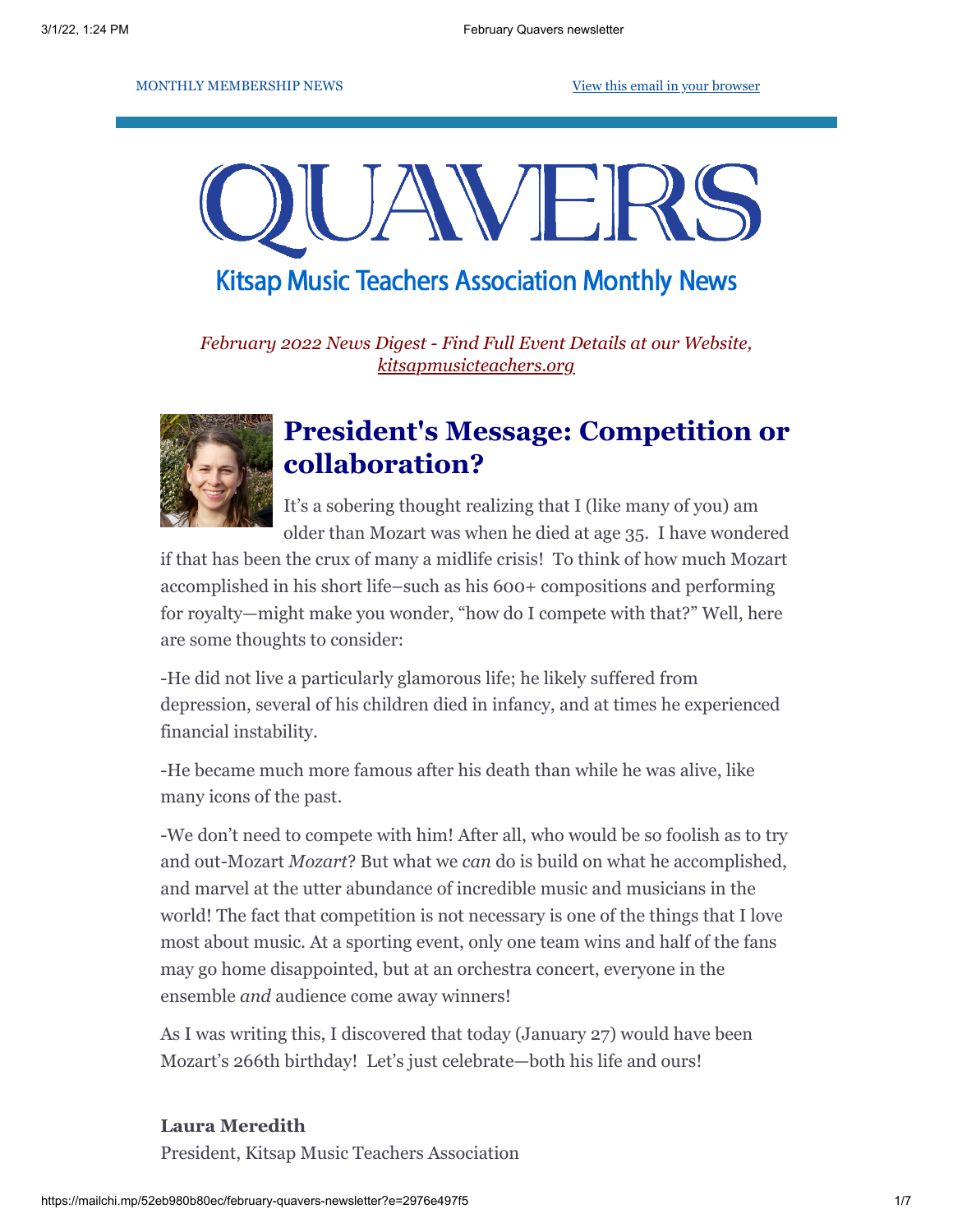

#### **From the Vice-President: Meeting News**

Our monthly meeting will be on Zoom this time, at 10 am on February 11th. Our visiting speaker will be Colleen Hunter, our very own WSMTA President-Elect! Colleen will be giving her

inspirational talk on retaining teenage students. Especially in this current time, I am sure we can all use the encouragement and tips! See you then! (Watch for a meeting link in your email closer to the event.) Please see her biography below.

**Colleen Hunter, DMA, NCTM,** teaches applied and class piano at Gonzaga University and maintains a private piano studio in her home in Coeur d'Alene, Idaho, teaching a wide range of ages and levels from children to adults.

Nationally and state certified with MTNA, Dr. Hunter is active at the state and local level in Washington and Idaho, currently serving as President-Elect for Washington State Music Teachers, WSMTA Honor's Recital Chair and Leadership Seminar Chair. She is past president of both the Spokane Music Teachers and the North Idaho Music Teachers chapters. As one of the WSMTA's Visiting Artists, she enjoys working with the Musical Artistry Program (MAP) and adjudicating and judging for many music events in the northwest.

Professional and community involvement includes collaboration with area musicians, both professionally and through the local schools. She has played with the Coeur d'Alene Symphony and the Panhandle Orchestra, as well as, the Opus Series for the Coeur d'Alene Chamber Music Society. For several years as entertainment coordinator for the summer festival, Art on the Green, she directed the festival's weekend of music events and helped promote its winter lecture series and home concerts.

Dr. Hunter holds degrees from the University of Missouri – Kansas City, and Seattle Pacific University. Teachers include Richard Cass (UMKC), Marcile Mack (SPU), Bela Nagy (Boston Univ., Sion, Switzerland), and Margaret Saunders Ott (Spokane, WA). She is married to Dr. Sam Hunter who plays tuba and handbells. They have a son, Scott, a physics graduate student, who plays French horn, and a daughter, Abby, a college student, who plays violin and oboe.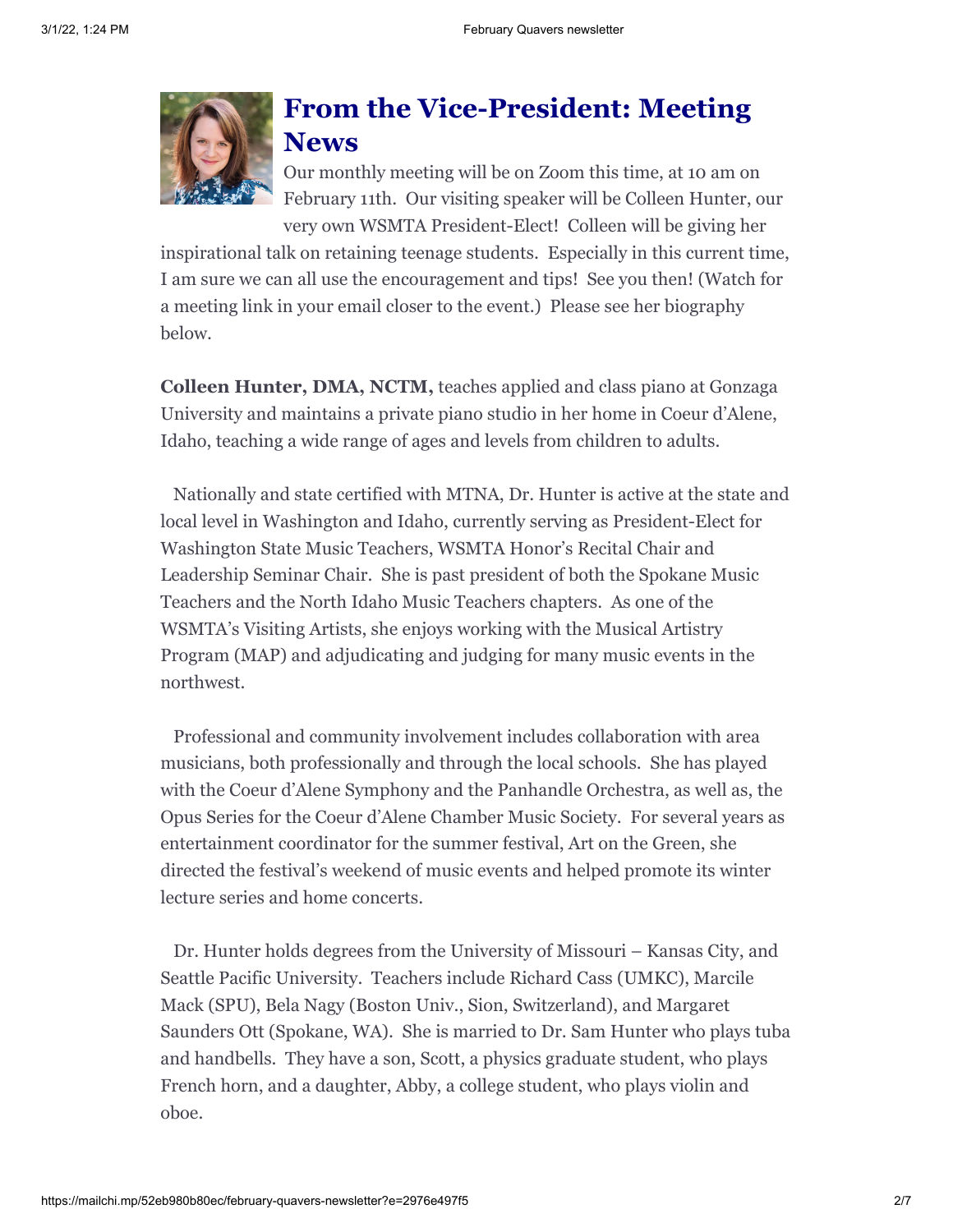**Melanie Stroud** Vice President

> To expedite approval at our next meeting, please review the minutes from our January membership meeting [HERE](https://docs.google.com/document/d/1lURZJZZrih9rH80VA2sFCawJYvglp-55/edit?usp=sharing&ouid=115662917481642438215&rtpof=true&sd=true).

## **KMTA Music Artistry Program Honors Recital**

Nowadays, it is almost impossible to plan anything without a backup plan, and here are the details about the Honors Recital.

Plan A : In- Person Recital.

It will be held on March 12, 2022 @ 2 & 4 pm and the location is Central Kitsap Presbyterian Church.

Please ask your participants and guests to follow our health guidance which will be social distancing and wearing face covering.

The performers will take the face covering off while they are on the stage.

Please send me ([sungamble69@yahoo.com](mailto:sungamble69@yahoo.com)) the name of the performer and his/her age, and the repertiore as soon as your MAP is done.

Plan B : If the COVID situation gets out of hand for some reason, we have to turn the recital into Youtube Playlist.

In that case, more detailed instructions will be coming your way.

We will know which way we are going by the time Music Artistry Program begins which is at the end of Februrary.

Sun Gamble, NCTM

### **KMTA Performance Competitions and WSMTA State Recitalist Competitions**

Once again, KMTA will be holding Performance Competitions in conjunction with the WSMTA State Recitalist Competitions on Saturday March 26 at Gateway Fellowship in Poulsbo. Registration is online only, opening February 20 and closing March 6. All of the information you need to prepare yourself and your students for KMTA's competition in 2022 is now updated and available on the KMTA website.

Please read through everything on the [COMPETITIONS AND AWARDS page](https://kitsapmusicteachers.org/competitions-and-awards/), as well as on the applicable linked pages, so that you are familiar with eligibility and repertoire requirements well in advance. Be sure to download the Registration Worksheet now, and start filling it in as you work with your students this month. Having this worksheet at your side will make for a smooth registration process in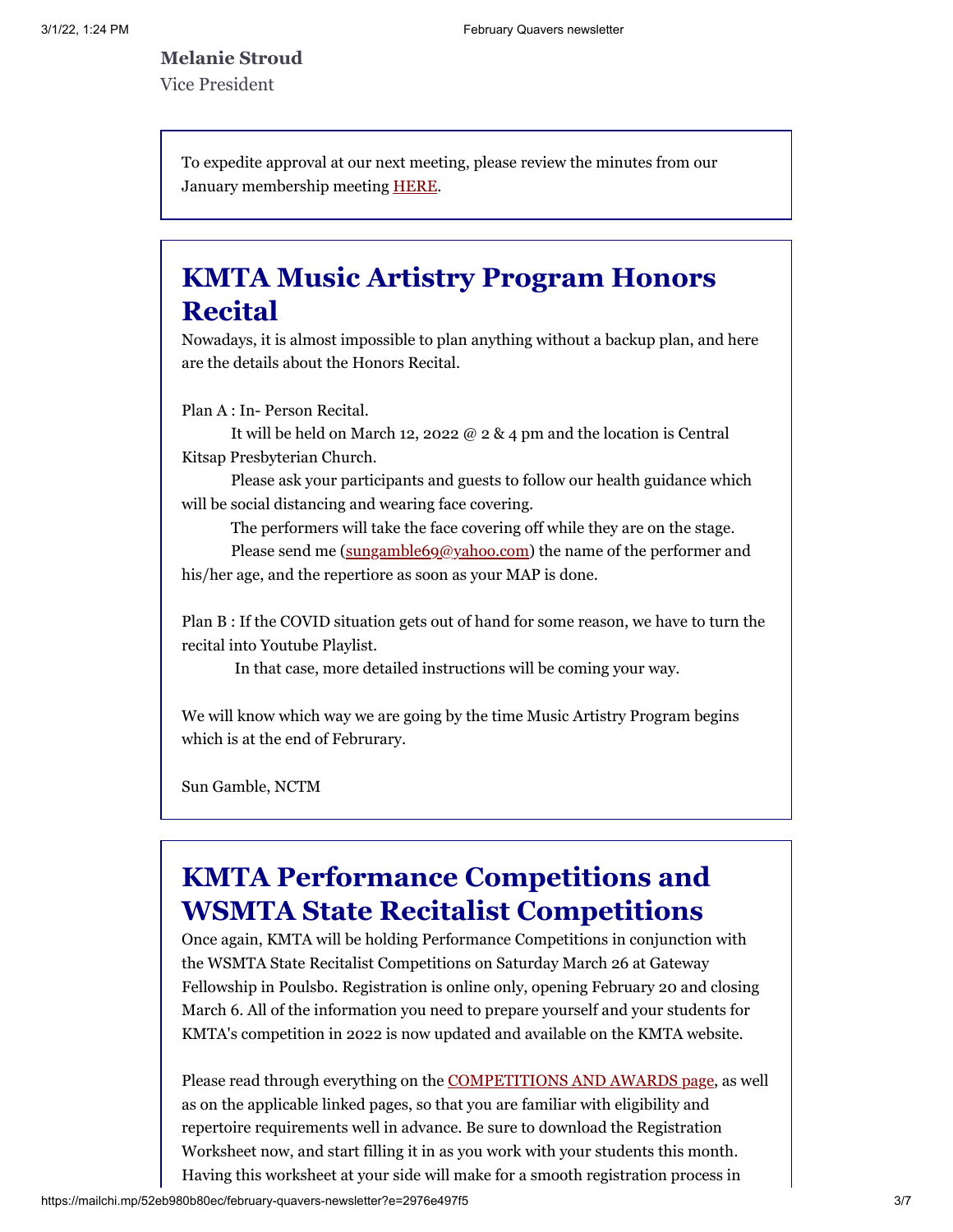\* Note \* There is always the possibility that we may have to make last minute changes if COVID rears its head in a bad way at the wrong moment. Please be ready to be flexible if we have to alter plans — which could include moving to a scheduled format that brings in one competitor at a time, or a fully online video submission format. It will depend on the circumstances and our judges' preferences.

As of now, we are still hoping we can be live, together :-)

Mary Grant

# **Carnival is Coming!!!**

Things will look a little different this year, though. All students/teachers have the option to test in their own studios again this year, or to attend the live event. \*Students who opt to attend the live event can still test individually in case of illness or emergency!\* We are putting the finishing touches on updated materials, to get them out to you, hopefully prior to our meeting on February 11th. Registration will be open March 1-15, so that we can make a plan for the day based on real numbers. We do know that, regardless of numbers, we will not be having food on site this year. The only exception to this will be boxed lunches that will be delivered for our full-day volunteers. Speaking of volunteers... please keep an eye out for the updated volunteer list on our website as well! It will be undergoing some edits for this odd year, but we will still need as many teacher volunteers as possible! Thank you all, I am looking forward to an in-person event!

Melanie Stroud

#### **Free Piano and Organ Music**

Hi! My name is Dawn Robson. My Mom passed away and she had a lot of sheet music--piano and organ. I would like to gift them to someone who would appreciate it. Would you be interested? Please contact me at jdrobson@comcast.net.

#### **Free Piano**

This early 1900's piano has had a single owner around 70 years. It has always been kept inside and away from drafts and is in good shape (never been dropped, etc). Moving assistance is available if needed.

The stats are: 54 inches high Upright grand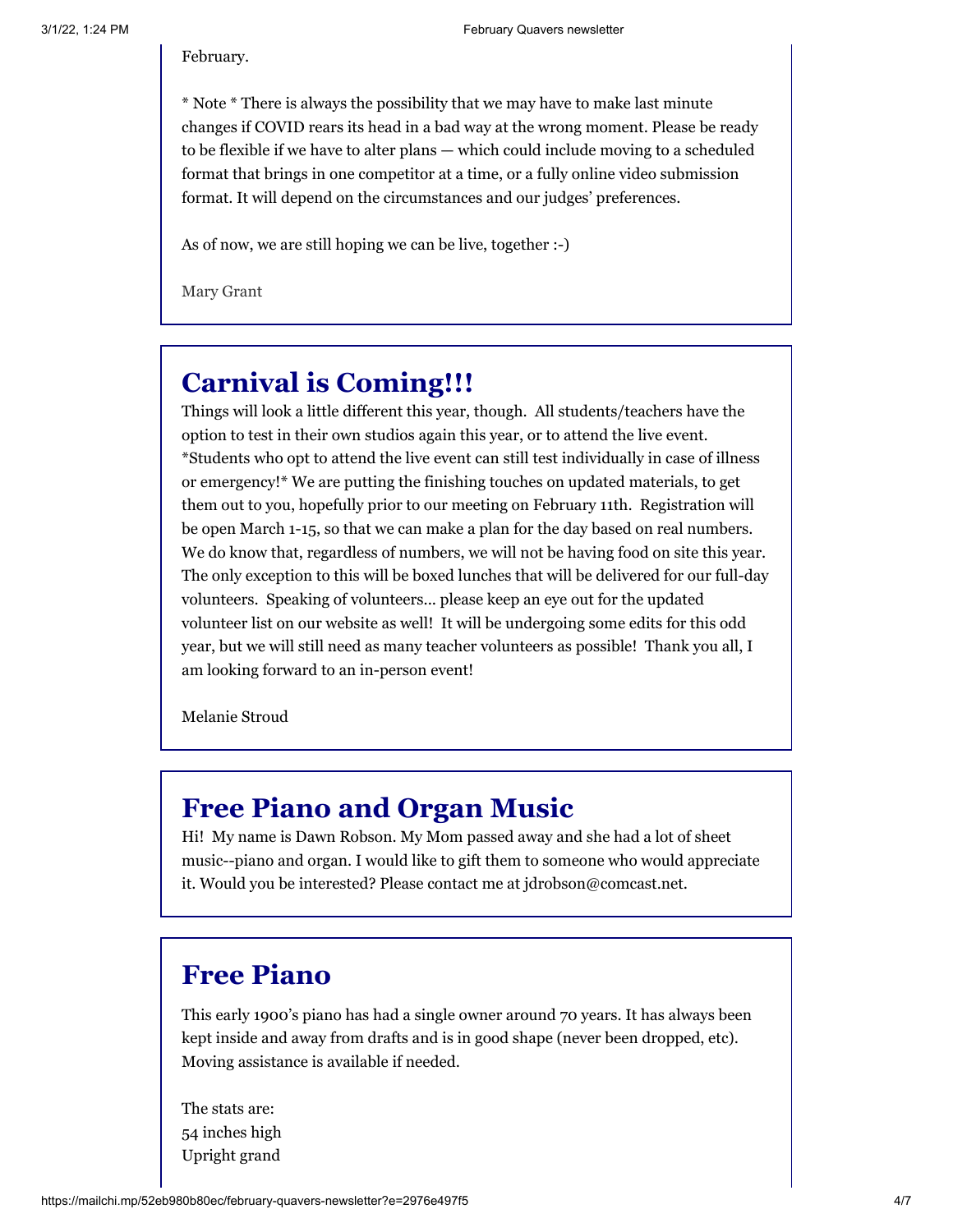Made by Ivers and Pond Piano Company, Boston Serial Number 40091 Comes with the piano bench Tuned within last 3 years Color – a Dark walnut Pictures included

If interested, please contact Ruth Sykes: [jsykes@tscnet.com](mailto:jsykes@tscnet.com) Phone 360-271-4486



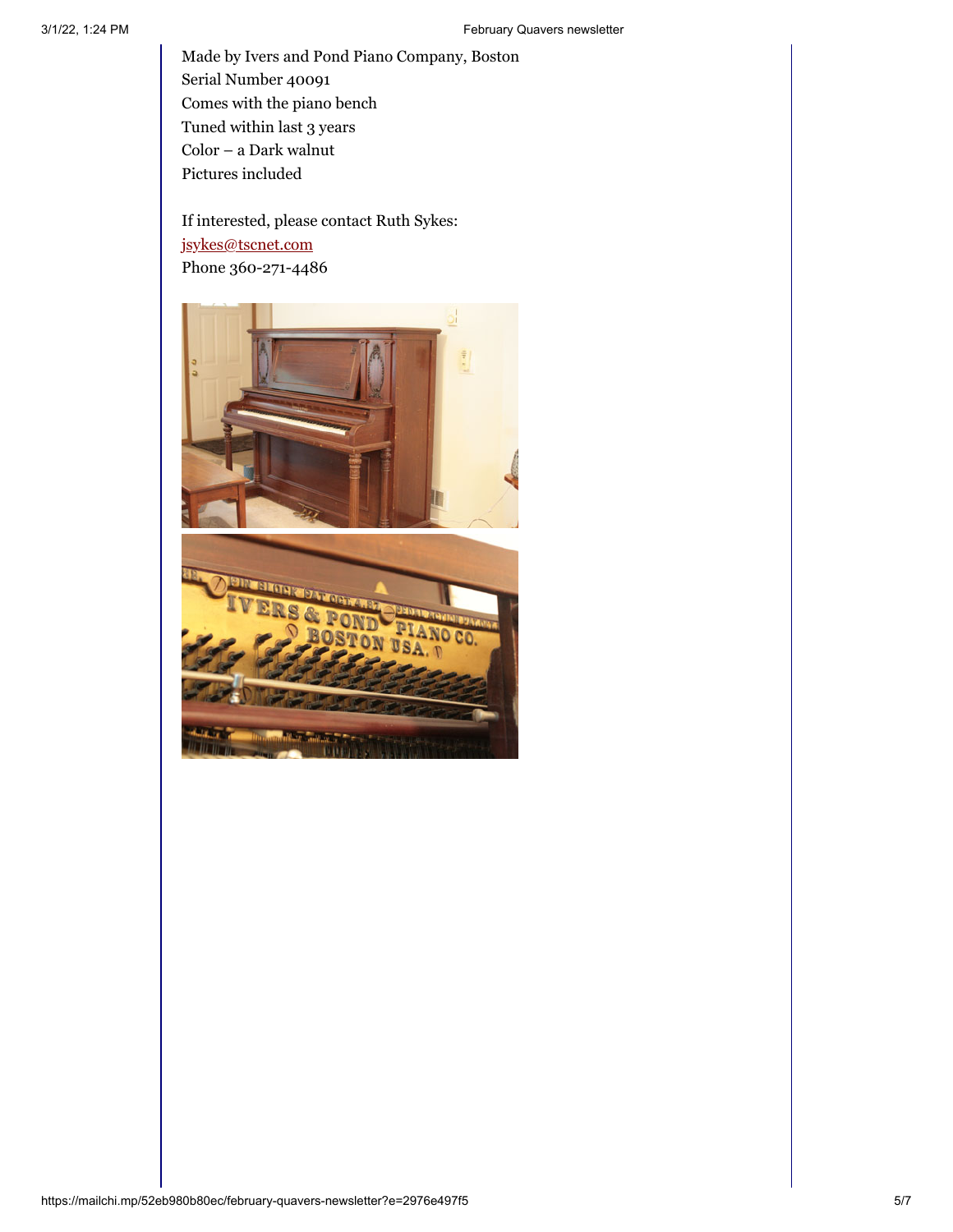3/1/22, 1:24 PM February Quavers newsletter



#### **UPCOMING EVENTS**

*Check for registration deadlines, instructions, documents, contacts and more at the linked pages.*

#### [Piano, String and Vocal Music Artistry Programs](http://www.kitsapmusicteachers.org/map/) (MAP)

Piano MAP: February-March 2022 Strings MAP: March 4-5, 2022 with Dr. Svend Ronning Vocal MAP: February 5, 2022 with Cynthia Vaughn

[Performance Competitions](http://www.kitsapmusicteachers.org/competitions-and-awards/) March 26, 2022

[KMTA Music Carnival and WSMTA Music Literacy](http://www.kitsapmusicteachers.org/kmta-music-carnival/) Program April 23, 2022

[Senior Celebration and Awards](http://www.kitsapmusicteachers.org/senior-celebration/) TBA

#### **MORE FROM KMTA**

*For the latest information on upcoming events, watch for email alerts to items posted on our [News](http://www.kitsapmusicteachers.org/news/) page.*